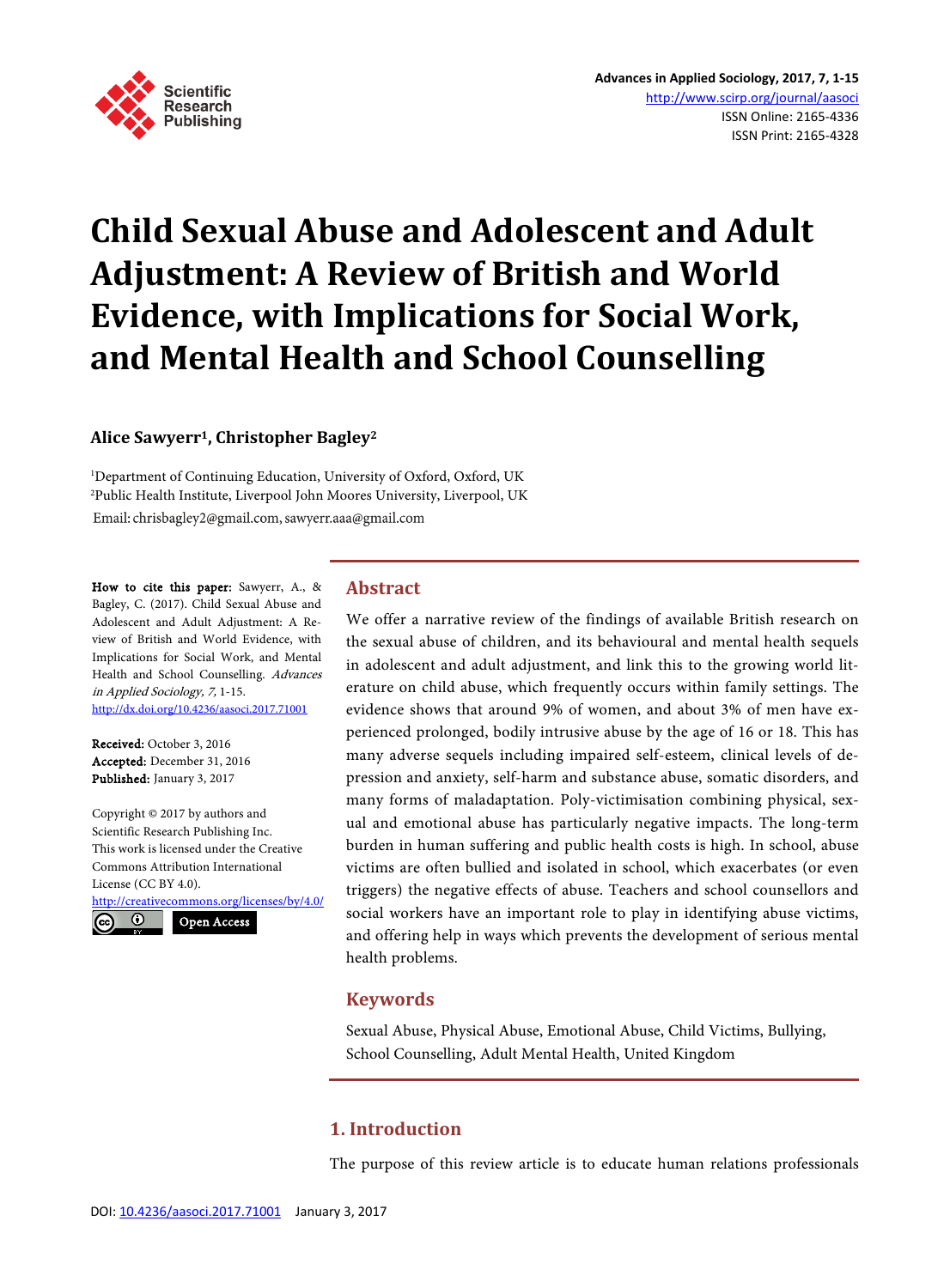(particularly in Britain, where we are educators and mental health professionals), concerning recent and very important work on the long-term mental health sequels of child sexual (and other) abuse. These studies have profound implications for how secondary school teachers, counsellors and social workers should organise their work, and relate to pupils and clients. We stress that this is not a systematic meta-analysis, but the development of an argument based on published research in one European country, in understanding the implications of these findings for professional education and policy planning. Our approach is based on child-centred, critical realism. Critical realism is usefully defined by [Bryman \(2016\)](#page-12-0) as "…A realist epistemology that asserts that the study of the social world should be concerned with the identification of the structures that generate the world. Critical realism is 'critical' because its practitioners aim to identify structures in order to change them, so that inequalities and injustices may be counteracted" [\(Bryman, 2016:](#page-12-0) p. 690). Thus from the outset we start with the value presumption that child sexual abuse is not only a hidden crime, but it is also morally wrong, and is embedded in the implicit values of sexist social structures. Our research and teaching is not value free, but seeks to engage in active, morphogenetic social change [\(Archer, 2014\).](#page-11-0)

Our opinion, as professional educators, is that front-line practitioners should be fully conversant with clinical, forensic and epidemiological research which has implications for their practice, and for this reason we had earlier produced systematic summaries of the North America research and clinical literature for practitioners [\(Bagley & Thurston, 1996\).](#page-12-1) The bulk of the work reviewed here is British, but we link these studies to relevant findings from other cultures, which have particular significance in interpreting and evaluating these British findings.

## **1.1. Earlier British Research on Forms of Child Abuse, Its Incidence and Its Long-Term Effects**

Compared with North America [\(Finkelhor, 1979\),](#page-13-0) the British literature on child maltreatment is fairly recent. But the published work from Britain is of good quality, and offers several avenues for further research and intervention. The first located study is that of [Baker & Duncan \(1985\)](#page-12-2) who reported findings from a brief question about any kind of unwanted sexual contact in childhood, in a national random sample of 2019 individuals: 12 per cent of women, and 8 percent of men recalled such abusive events, but no further details were available on the nature of the abuse. The next study of note comes from Scotland [\(Gillham et](#page-13-1)  [al., 1998\).](#page-13-1) This research team examined a large data set of referrals for child maltreatment (physical abuse and neglect, and sexual abuse) in Glasgow in the early-1990s, measured against a backdrop of a sudden rise in unemployment. They found a clear link between a rise in abuse referrals, and a rise in unemployment, especially in traditionally low-income areas. This "sub-cultural" effect, in deprived urban areas, also emerged in the English work of [Coid et al.](#page-13-2) [\(2001\)](#page-13-2) who in research with 1207 women registered with GPs in London, found

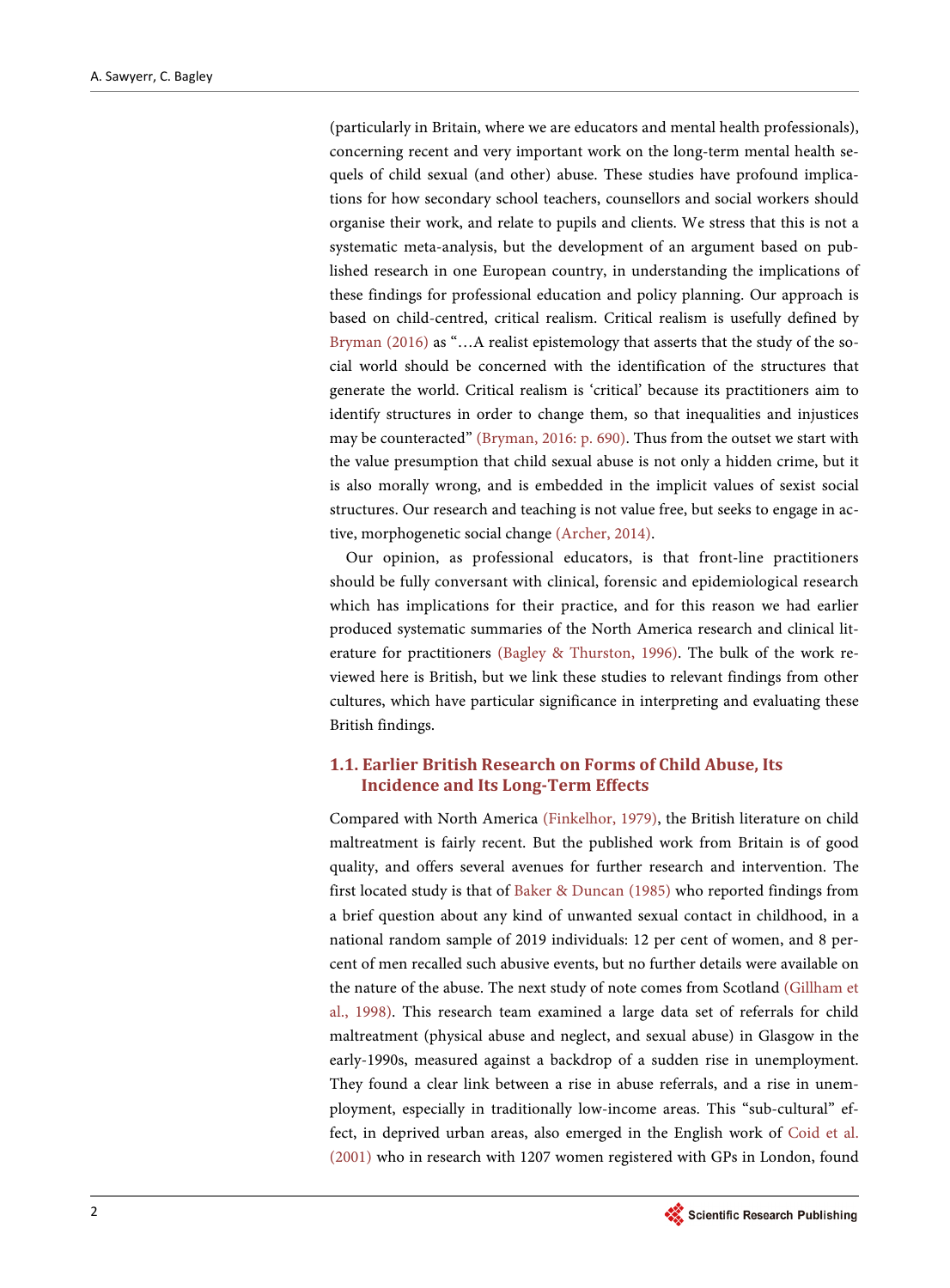that those who in childhood had experienced combinations of physical and sexual abuse, were four times more likely than other women of similar age and social class, to have been subject as adults, to domestic violence, and rape in various settings.

In contrast, Oaksford & [Frude \(2001\)](#page-14-0) studied 213 English female undergraduates using questionnaires, and found that 28 (13%) had experienced various types of sexual abuse in their childhood or teenage years. They comment on the generally good mental health of this group, and the fact that they were successfully coping with tertiary education. This and other research shows that there can be "survivors" of even the grossest forms of abuse, provided that it is not combined with other forms of abuse. Thus in the large-scale follow-up of a large cohort identified child victims of child sexual abuse-CSA (probably combined with other forms of abuse) in Britain, had diagnosable psychiatric disorders which were more than four times the rate in individually matched, non-abused controls [\(Spataro et al., 2004\).](#page-14-1)

One disturbing feature of children and adolescents experiencing chronic chaos at home-witnessing family violence, substance abuse, and the physical and sexual assaults of others, and experiencing such assaults themselves-was that of running from home [\(Meltzer et al., 2012\).](#page-14-2) These researchers examined the life-histories of a subsample of 2247 individuals in the English Psychiatric Morbidity Survey, and reported that seven percent of this group had run from home before the age of 16—the rate in girls was double that in boys. In this population of runaways, 45 percent had been physically maltreated prior to running, 25 per cent witnessed frequent family violence, and nine percent were subjected to sexual penetration. After running, both males and females were at high risk for suicidal behaviour, and of being drawn into the worlds of commercial sex, drug use, and drug-dealing.

#### **1.2. The NSPCC Studies**

The work commissioned by the English NSPCC (National Society for the Prevention of Cruelty to Children) between 1998 and 2009 provides the most comprehensive available studies on the prevalence of child maltreatment, and the social contexts in which it takes place [\(Radford et al., 2011;](#page-14-3) [Radford, 2013;](#page-14-4) [Radford](#page-14-5)  [et al., 2013\).](#page-14-5) The first NSPCC survey was of a large random sample in 1998, of British adults aged 18 - 24. The second survey in 2009 was more ambitious and asked questions about prior events of abuse not only of young adults, but also of the parents and caretakers of some 4000 children.

The comparison of the young adult samples of 1998 and 2008-9 is instructive, since the same set of questions applied to large random samples of the British population at both points in time, clearly showed that the prevalence of various forms of physical abuse, physical and emotional neglect and sexual violence was declining, and this welcome movement was clear statistically significant. We reproduce some of these results below: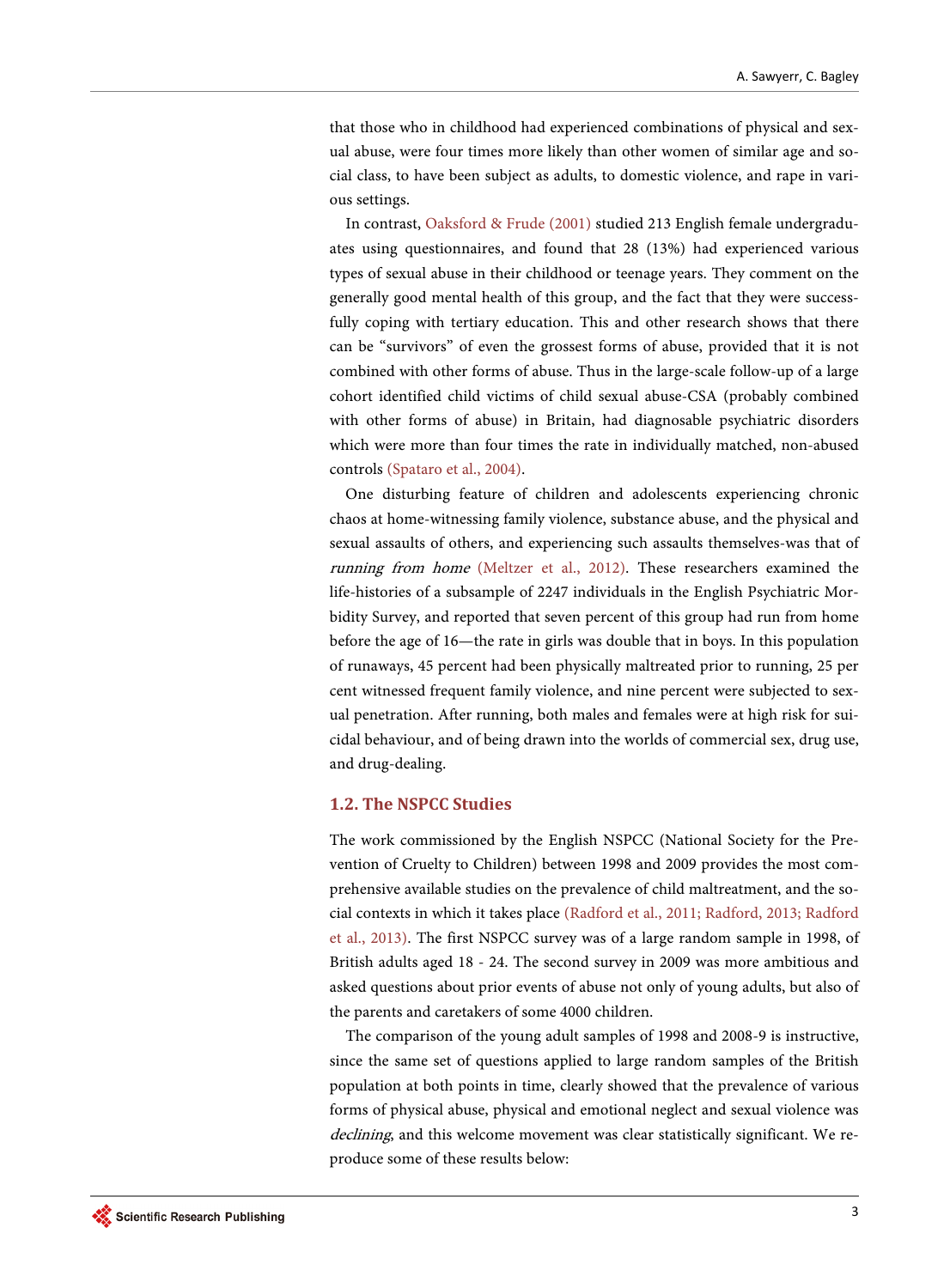|                     | Any physical violence |       | Any coercive sexual abuse |      |
|---------------------|-----------------------|-------|---------------------------|------|
|                     | 1998                  | 2009  | 1998                      | 2009 |
| Males               | 13.4%                 | 10.9% | 3.7%                      | 1.6% |
| Females             | 13.1%                 | 9.0%  | 9.9%                      | 8.5% |
| "Middle class"      | 11.5%                 | 9.0%  | 5.7%                      | 4.3% |
| "Working class"     | 18.2%                 | 13.1% | 10.2%                     | 7.2% |
| 2-parent family     | 10.2%                 | 7.9%  | 5.3%                      | 3.2% |
| 1-parent or in care | 15.7%                 | 15.7% | 12.7%                     | 9.7% |
|                     |                       |       |                           |      |

Source of data in above table: Radford et al. (2011).

This research shows that there is indeed a class bias in the experience of physical and sexual abuse, which also occurs with greater frequency in disorganized family settings. The small but statistically significant decline in the amount of sexual abuse might be due to greater media publicity about high-profile abusers (children knowing more about, and being able to avoid CSA), and greater awareness of teachers and other professionals, as well as the introduction of relevant teaching in schools about avoiding CSA. But that is speculation, and difficult to prove. Lorraine Radford and her team included a number of mental health measures in the 2009 survey of young adults, and reported, for example, a six-fold increase in suicidal ideas and self-harm in prior victims of CSA: "There were strong associations between maltreatment, sexual abuse and physical violence with poorer emotional well-being, including self-harm and suicidal thoughts, demonstrating the need for prevention and earlier intervention to protect young people from harm" (p. 122).

## **1.3. "Poly-Victims" and the Possibility of Enduring Neurological Changes Caused by Child Maltreatment**

The idea of children being victims of multiple types of abuse, and as a result are at much greater risk of adverse mental health problems was identified in the review by [Finkelhor et al. \(2007\)](#page-13-3) of mainly American research, and he coined the term poly-victimization. This idea had also been developed by [Bagley &](#page-11-1) Mallick [\(2000a & 2000b\)](#page-11-1) in their Canadian longitudinal study of a cohort studied from birth to age 17. They identified several interacting predictors of poor mental health at age 17: developmental problems identified at birth (including CNS problems); emotional abuse of the child; and/or physical abuse and/or sexual abuse. According to their developmental model the marginal child is often emotionally neglected and abused in the preschool period, with overlapping physical punishments and abuse, with first episode of sexual abuse (often in a family setting) occurring from about age eight through to adolescence.

Such children already had very low self-esteem before the sexual abuse began, and they often lacked feelings of competence and self-worth which would have enabled them to ask the abuser to stop, or to seek help. Children with good self-esteem, and no prior history of emotional and physical abuse, were usually able to report, and/or put a stop to, initial attempts at sexual exploitation. That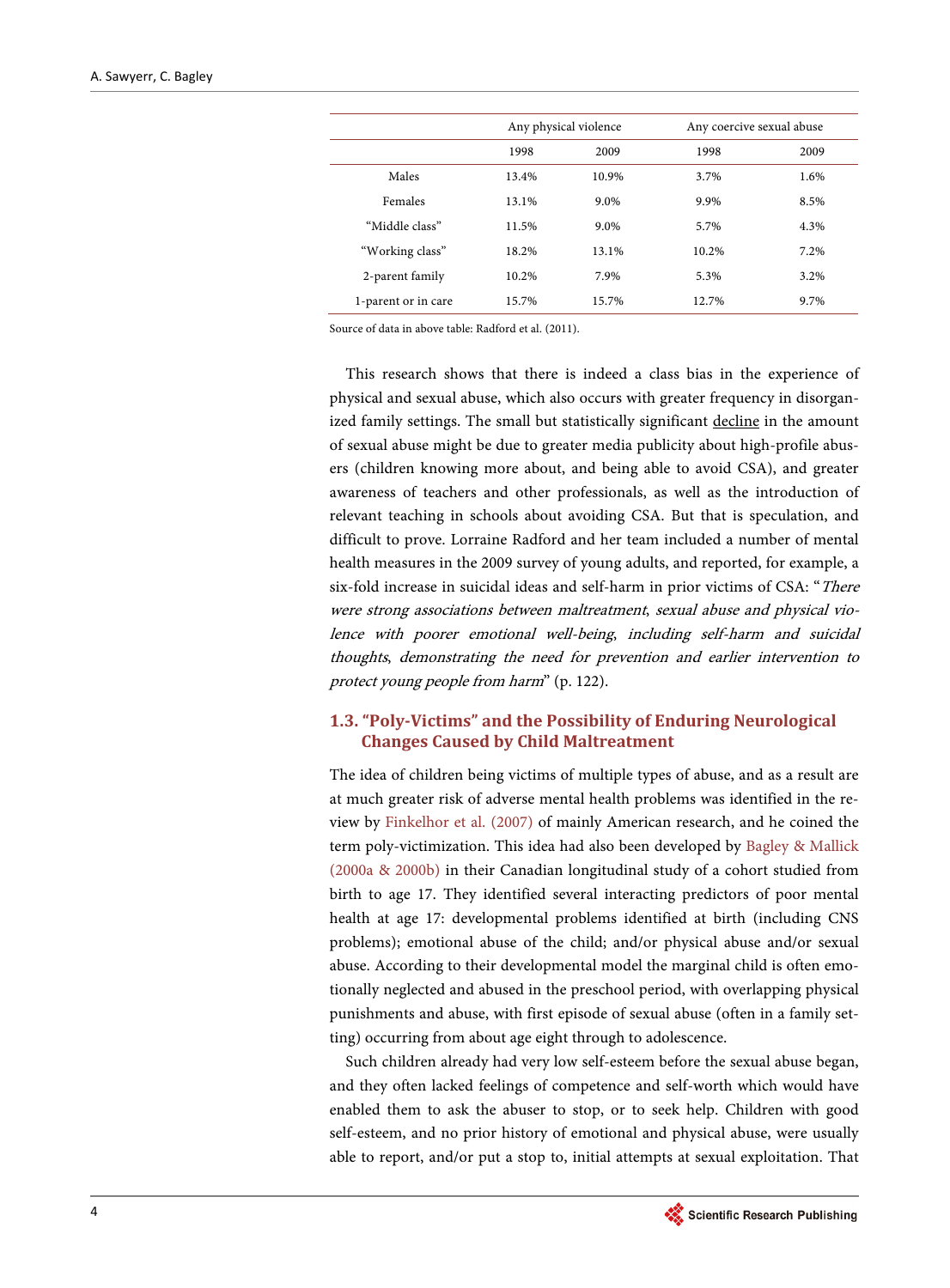was why, Bagley & [Mallick \(2000b\)](#page-12-3) argued, brief episodes of sexual abuse did not usually impair the child's mental health and self-esteem. These and similar findings were confirmed in the review by [Anda et al. \(2006\)](#page-11-2) which showed: "…the enduring effects of abuse and related adverse experiences in childhood … from studies of neurobiology and epidemiology".

According to [Radford et al. \(2011\)](#page-14-3) in their English national survey, there is an overlap between types of abuse, emotional, physical and sexual: "Children and young people who are poly-victims are an extremely vulnerable group. Early identification of, and intervention with these young people is needed to prevent both immediate and long-term problems" (p. 122). In commenting further on these results, and reviewing more recent studies, [Radford \(2013\)](#page-14-4) observed that: "Self-blame, self-harm and suicide are commonly mentioned as consequences of sexual abuse". She cites the challenging American research of [Alexander \(2011\)](#page-11-3) that prolonged and severe sexual abuse in childhood creates a "neurological syndrome" in which epigenetic pathways may be biochemically triggered in the nervous system causing brain changes, which can lead to a life of prolonged sadness, incipient terrors, chronic guilt, and self-debasing activities which may be lifelong in nature, based on neuro-imagining studies [\(Ischebeck et al.,](#page-13-4) 2009).

[Chou \(2012\)](#page-13-5) confirmed the enduring, negative effects of child sexual abuse on older people in an English community sample of 3493 individuals aged over 50, including many who were 70 or older. CSA (defined as sexual touching or penetration over a relatively long period, had occurred in 8%) was significantly linked across the lifespan to anxiety and depression (which were often comorbid), PTSD, suicidal ideas and self-harm, and periods of psychiatric hospitalization. The combination of different types of abuse was particularly likely to predict lifelong psychiatric morbidity.

[Bebbington et al. \(2011a, 2011b\)](#page-12-4) found that in the 7353 adults in an English survey of psychiatric morbidity, indicators of early-onset psychosis were ten times the expected rate in those experiencing prolonged and intrusive sexual abuse up to age 16. The development of chronic and severe depression and anxiety was a predictor of the development of this psychosis. The prior abuse is causally implicated in the development of this most serious form of mental illness, the authors conclude, and epigenetic factors may be involved in that the chronically abused child has developed a chronic neurological disorder in which the psyche "withdraws" from everyday interactions and information processing.

The neurological problems imposed on the CNS of the developing child who is subjected to prolonged, severe and multiple forms of abuse have been identified in the American work of [Teicher et al. \(2012\)](#page-14-6) who studied 183 young adults, using MRI brain scans: 16 percent had been subjected to three or more kinds of abuse (sexual, physical emotional, experiencing parental violence) for prolonged periods. Teicher et al. observe that "The exquisite vulnerability of the hippocampus to the ravages of stress is one of the key translational neuroscience discoveries of the twentieth century". Their work showed "reduced volume in the hippocampal subfields CA3, dentate gyrus, and subiculum" in the poly-victims.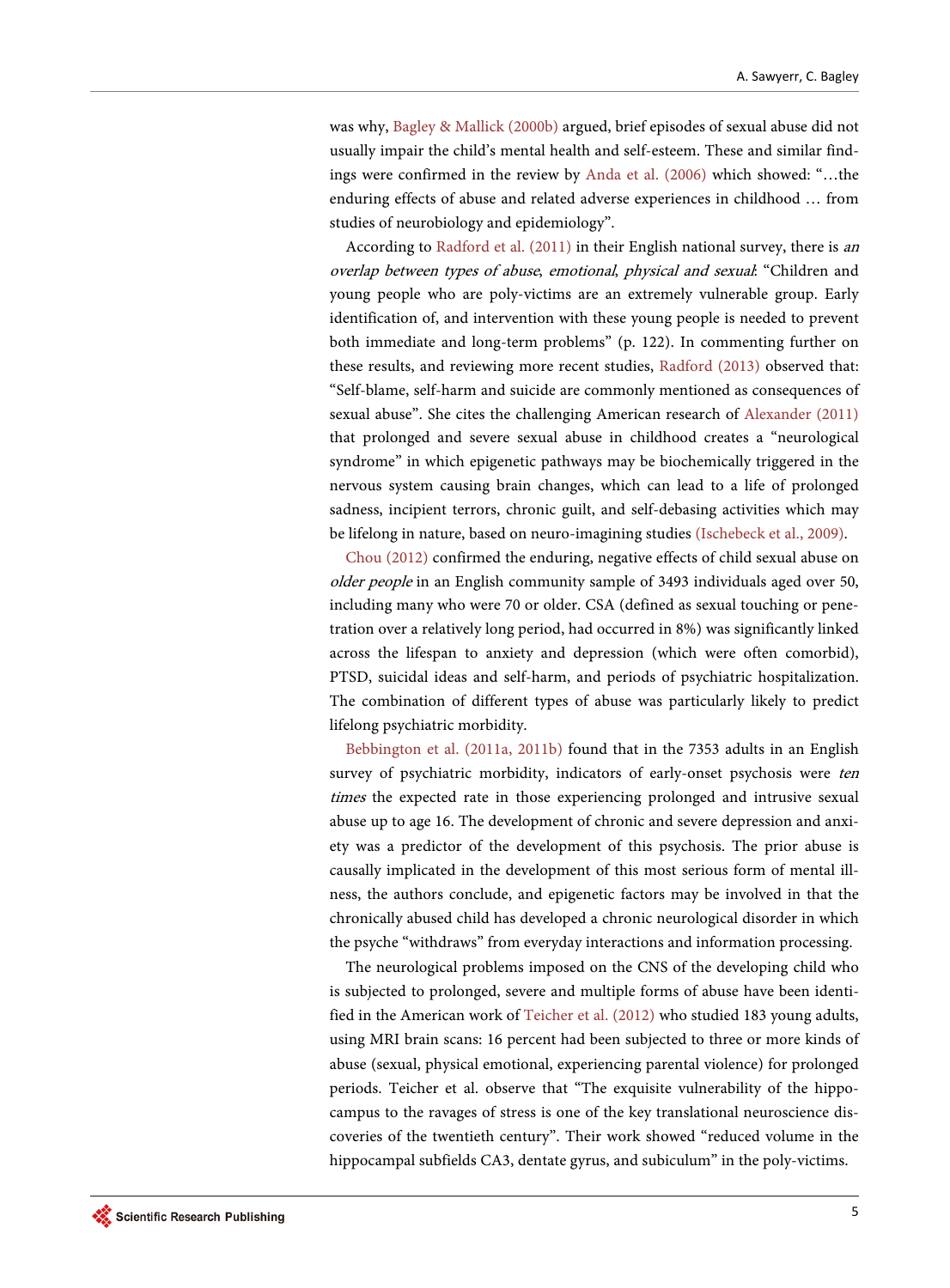British psychiatrists [Morgan & Gayer-Anderson \(2016\)](#page-14-7) reviewed both British and world literature on the potential causal links between childhood adversity and abuse, school experiences including bullying, early adult maladjustment, and the onset of psychosis. Statistically speaking, child abuse "survivors" have a more than three-fold increase in rates of chronic psychosis. They conclude from the long-term follow-up studies analysed that: "There is a substantial body of evidence of associations between various forms of childhood adversity and psychosis". The variety of adverse experiences, ranging from poly-victimisation, through school bullying, and early adult trauma caused by abuse-led self-harming behaviours, are interactive and synergistic in causing permanent neurological and psychological changes in a minority of CSA victims, which can be direct, causal precursors of psychosis.

# **2. The Physical and Sexual Abuse of Children Is an International Public Health Problem**

That child physical and sexual abuse is an international problem of public health is shown by [Gilbert et al. \(2009\)](#page-13-6) who examined studies using comparable methodology in "high income countries" (including the UK), and concluded that about 8 or 9 percent of children will suffer physical abuse, 10 percent will experience physical or emotional neglect, and some 7 percent of females and 3 percent of males will experience prolonged, often penetrative, sexual abuse. Moreover, these events can have mental health sequels in adulthood which are very costly for the individuals, and for health and social care systems. Yet these events, they point out, are hardly recognised as major public health problems, and systems of prevention, and the identification and treatment of child victims are not well-developed in any country.

The extent of these problems in Britain has been emphasised by the research of [Bebbington et al. \(2011a, 2011b\)](#page-12-4) whose team surveyed British 7353 adults who completed a laptop questionnaire, on unwanted sexual contacts up to age 16: 11.1 percent of women, and 5.3 percent in males recalled such abuse. These figures included brief and non-recurring sexual assaults: nevertheless, the mental health burden upon some victims in adult life made this, clearly, "a public health problem". The authors note too that the rate of sexual abuse doubled when the child was not in a conventional two-parent family. As [Radford et al. \(2011\)](#page-14-3) showed sexual assaults of the incestuous type are actually quite rare: when CSA did occur within families, it was usually older brothers, or "mother's boyfriend" who were the perpetrators.

# **2.1. Child and Adolescent Sexual Abuse in Deprived and Disrupted Family and Community Settings**

The epidemiological work reviewed above suggests that most sexual assault of female children and adolescents is not of the classic "incest" type, but is often perpetrated by unrelated adults who have access to women and children in disorganised families. Victims may have been physically and sexually abused and

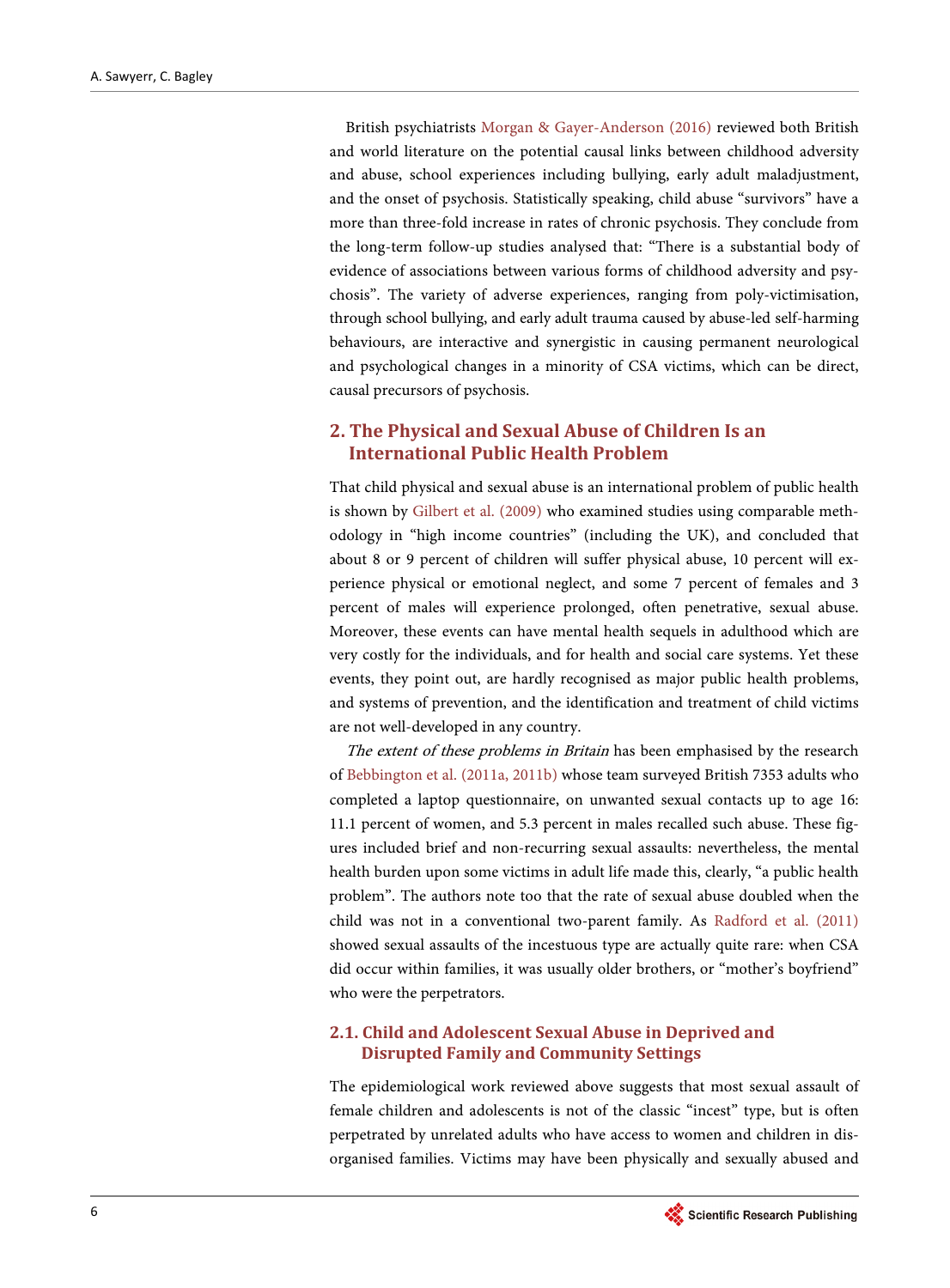emotionally neglected within disorganised one-parent families under stress (e.g. [Gillham et al., 1998\)](#page-13-1), but sexual victimisation also takes place in community, school, or other settings. It is clear from British research in forensic psychiatry [\(Pritchard & Bagley, 2001 & 2000;](#page-14-8) [Bagley & Pritchard, 2000\)](#page-12-5) that persistent sex offenders and paedophiles prey on vulnerable children in various settings (including becoming "partners" of single parents), and may become very adept at doing so, with multiple victims.

The risks to vulnerable children is emphasised in the important research of [Lereva et al. \(2015\)](#page-13-7) in their report of the 4026 individuals retained in the Avon Birth Cohort study, followed up to age 24. Parents gave information of their social situations, and their relationships with the focus child at ages 8, 10 and 13 in terms of their child's experience of physical, emotional and sexual harm. While parents often admitted to their imperfections as carers in terms of physical and emotional care, it was rare for them to admit to any within-family sexual exploitation of the child, although they did report this when it was perpetrated outside of the family. Interviewed as young adults, the children in this birth cohort largely corroborated parental reports.

This study showed that single events of sexual assault were not usually harmful for the child's mental health (perhaps because the ethical procedures of the research required adequate therapy or referral when abuse was detected in one of the earlier data sweeps). Parental reports of events of physical abuse (e.g. parentally inflicted "punishments") were not associated with lasting mental health problems. However, these researchers found a synergistic effect for maltreatment at home combined with bullying and physical and sexual assaults carried out in or around the school. Many children and adolescents could, seemingly, survive within-family abuse and neglect: but when this was combined with bullying, harassment and assault in school settings there was a significant mental health burden in terms of clinical levels of depression (8%), anxiety (10%) and suicidality (9%).

The authors comment on these results: "The insufficiency of resources for bullying compared with those for family maltreatment requires attention. It is important for schools, health services and other agencies to co-ordinate their responses to bullying, and research is needed to assess such interagency policies and procedures" [\(Lereva et al., 2015:](#page-13-7) p. 525).

One implication of this research is that schools as institutions (e.g. through teacher, counsellor and social work resources) can help these vulnerable and often marginalised students to have a supportive peer network, which is clearly a crucial part of their psychological recovery. Instead, the abused child is often a loner, a misfit, a suitable person to be excluded from peer networks, a person to be sneered at, bullied, hit, sexually molested and even raped. From [Lereva et al.'s](#page-13-7) [\(2015\)](#page-13-7) research, this is clearly a particular problem for female victims. [Finkelhor](#page-13-8) [& Tucker \(2015\)](#page-13-8) who edited the special issue of the journal in which Lereva's research was published, comment on both American, and this British research: "Molestation, rape, exposure to domestic violence, corporal punishment, physi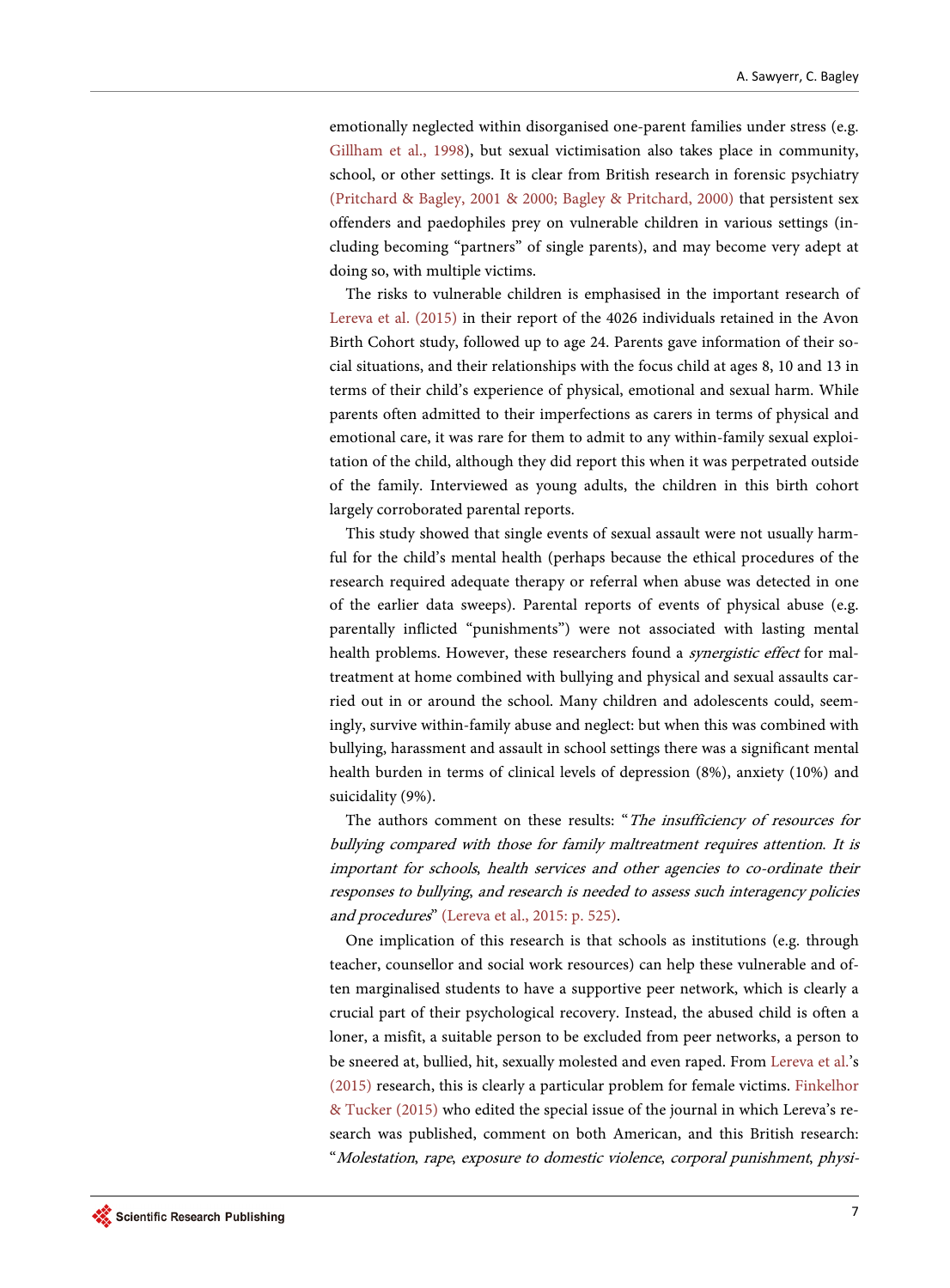cal abuse, bullying, sexual molestation … all overlap. 'Peer violence' is part of this 'maltreatment syndrome'" (p. 481).

#### **2.2. Peer Settings, Support, and Abuse**

That the young person's world outside the family can be of crucial importance is emphasised by the study by [Jackson et al. \(2016\)](#page-13-9) of 730 13 to 16 year olds, the study's literature review observing that "There has been little research carried out in the United Kingdom aimed at providing a holistic exploration of the victim experiences of young people within the school and community environments" (p. 343). Their research found that many of the adolescents had experienced some form of victimization outside of the family, within the past year. In school one in three had property vandalised or stolen; one in two had experienced verbal harassment or physical bullying; one in 28 experienced "dating violence" including rape and sexual assault, and one in seven had been victims of sexual assault or harassment in school settings. Moreover, these types of assault on person or property tended to overlap. [Bagley & King \(2003\)](#page-11-4) reflecting on their Canadian research suggest that it is likely that the female victims of multiple assaults were marginal to peer networks, and once sexually assaulted gained the reputation of being "an easy lay" or a "slut", subjected to verbal and physical assaults from both males and females.

Girls themselves may be involved in the bullying and sexual harassment of other girls, according to the interesting work in two London comprehensives by [Jamal et al. \(2015\)](#page-13-10) which used a qualitative design in examining the "social ecology" of bullying spaces, which often involved sexual rivalries, and sexual denigration of peers.

## **2.3. Male Victims**

Male victims of sexual and physical assault in childhood and adolescence have been less intensively studied, but work suggests that some may be better able to "shrug off" both physical assaults, and the attempts at sexual assault by older males. Only when the boy's sexuality is put in doubt (e.g. "enjoying" imposed gay sex) are there likely to be early reactions in terms of suicidality and self harm [\(Bagley & Tremblay, 2000\).](#page-12-6) But young transgender males who are seduced by unscrupulous, older males, gay or otherwise, have greatly increased rates of self-harm, drug-use, and school absences (Bagley & [D'Augelli, 2000\).](#page-11-5)

[Salter et al. \(2003\)](#page-14-9) who studied 224 male victims of sexual assault in childhood and adolescence found in a 7 to 19 year follow-up after the original referral for psychiatric treatment, that 26 (11.6%) had become sexual abusers themselves (of both male and female children). Statistically significant predictors of this "victim-to-abuser" cycle were material and emotional neglect in childhood, and being sexually assaulted by a female. A psychodynamic explanation might invoke the idea of oedipal guilt in the young boy, and his inability to have sexual relations with adult women<sup>1</sup>.

<sup>1</sup> For case examples, and possible psychodynamic accounts of the relatively rare phenomenon of consummated incest, see [Bagley \(1969\)](#page-11-6) and Pincus [& Dare \(1978\).](#page-14-10)

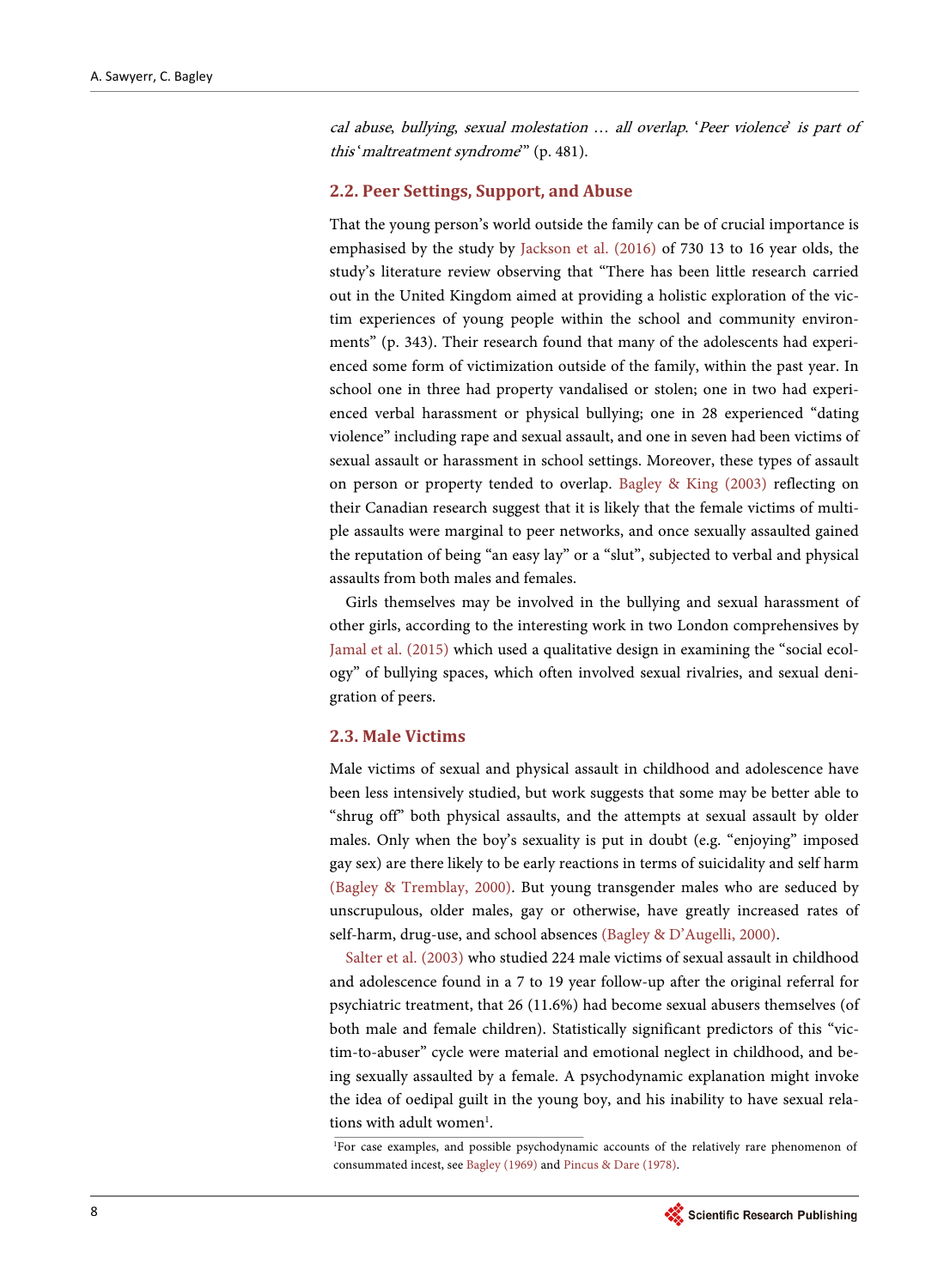#### **2.4. Longitudinal Studies**

Several British longitudinal studies have yielded information which confirms English epidemiological work on the long-term negative effects of child abuse of various kinds. The National Child Development Study followed up some 11,500 individuals born in a single week in 1958 and has yielded numerous reports of early antecedents of factors in child and adult development. [Clark et al. \(2010\)](#page-13-11) reported that by the time the cohort was aged 45, there were clear links between recollections of earlier sexual and physical abuse, and adult psychopathology, especially when the two types of abuse were combined. A study of Rutter's longitudinal cohort of children born in 1968 found that by 2009 "harsh parenting", and CSA in various settings were linked to adult neuroticism and suicidality, especially when the two types of abuse had both occurred [\(Pickles et al., 2010\).](#page-14-11)  Further support for these longitudinal research findings comes from the work of [Sidebotham et al. \(2006\).](#page-14-12)

## **2.5. Further English Epidemiological Studies of the Long-Term Sequels of Child Maltreatment**

Methodologically sophisticated English studies using large samples continue to appear, and emphasise that childhood victimization is a major, but still unaddressed, public health problem. Bellis, Lowey & [Leckenby \(2014\)](#page-12-7) used a specifically public health model in designing and analysing the results of a national English survey of 3885 adults aged 18 to 69, which focussed on "adverse childhood events". These included parental quarrelling and violence, parental absence, family violence directed towards child, verbal abuse of child, sexual assaults on the child, mental illness and/or drug and alcohol misuse in a caretaker, criminal conviction and imprisonment of a caretaker or sibling: 8.3% of those surveyed had experienced four or more of these adverse events in childhood.

Such a history was associated with a greatly elevated risk of poor adult mental health, substance abuse, and behavioural problems including criminality in the adult lives of those who had experienced highly stressed childhoods. These problems were manifested in particular, in individuals living in deprived urban areas. In reading yet another depressing English national survey, one is prompted to pose the questions: What of the children of these now adult victims? What is this new generation's history of abuse, in the "cycle of deprivation" described by [Rutter & Madge \(1976\)?](#page-14-13) What kinds of schools were the children in this cycle of deprivation attending, and how could these schools identify and address their problems, and break the "cycle of alienation" described by [Williams & Pritchard \(2006\)?](#page-14-14)

Using their public health model, [Bellis et al. \(2014\)](#page-12-8) show that adverse childhood events explained, in adulthood: 11.9% of adult binge drinking; 5% of heroin use; 38% of unwanted teenaged pregnancy; and 14% of poor diet and poor personal health care. Reducing the incidence of adverse childhood events they argue, would be a highly productive public health strategy. On adverse mental health outcomes, they argue that: "Links between such behaviours and child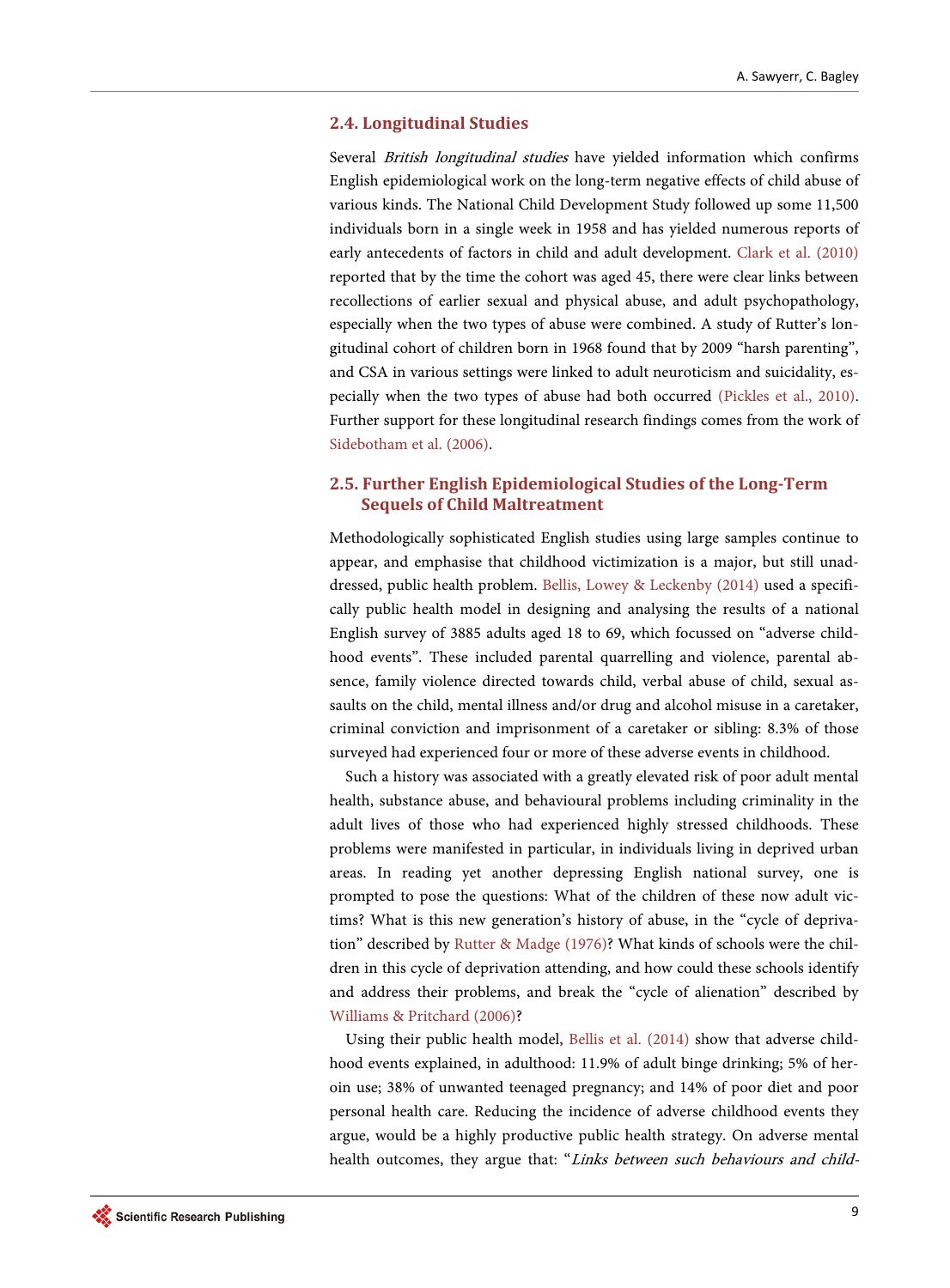hood circumstances are likely to operate through the impact of adverse childhood events on the developing brain and its stress regulatory systems, which affect factors such as emotional regulation and fear response, and this may predispose individuals to health-harming behaviours" (p. 90).

#### **2.6. World Literature**

World-wide reviews of literature on CSA research are now being published, and these both include in their review, the growing body of good-quality British research, and also offer verification of the British findings. [Maniglio \(2009\)](#page-13-12) in a "review of reviews" identified some 270,000 individuals included in 587 reliable studies<sup>2</sup>. Maniglio concluded that: "There is evidence that survivors of childhood sexual abuse are significantly at risk of a wide range of medical, psychological, behavioral and sexual disorders … child sexual abuse should be considered as a general, nonspecific risk factor for psychopathology … with multiple implications for research, treatment and health policy" (p. 644). Similar findings come from the international review by [Barth et al. \(2013\).](#page-12-9) The international literature on CSA and its sequels in somatic disorder has been reviewed by [Paras et al.](#page-14-15)  [\(2009\),](#page-14-15) again showing a clear and probably causal link between earlier abuse and later psychopathology.

No country is immune from this major public health problem: [Chen et al.](#page-12-10)  [\(2010\)](#page-12-10) for example report rates of CSA of 14.1 percent in females in China, with significant links to adult depression, anxiety, paranoid ideation, and other psychiatric disorders.

# **3. Conclusions from the Literature Review on Child and Adolescent Maltreatment: Implications for School Organisation and Counselling**

It is clear that in Britain, as elsewhere in the world, the maltreatment and neglect of children, physically, sexually, emotionally which takes place in family and community, is an important public health problem with lifelong negative consequences in terms of depression, anxiety, suicidality, psychosomatic disorders, post-traumatic stress disorder, psychosis, substance misuse, and self-defeating lifestyles. While up to a half of child and adolescent victims survive without manifesting overt psychological symptoms, a half do not. This implies that future research on resilience to abuse, and potential protective and early therapeutic factors is important.

Combinations of abuse, physical and sexual are particularly likely to have adverse mental health outcomes: about four percent of females will have experienced not merely contact abuse, but also chronic, intrusive (penetrative) sexual abuse combined with either physical abuse, emotional abuse, or all of these. This recent British research confirms the results of the Canadian longitudinal work of

<sup>2</sup> It is worth mentioning that our Canadian study of a random sample of adults [\(Bagley & Ramsay,](#page-12-11)  [1986\)](#page-12-11) was the first epidemiological, general population survey to establish a link between increased rates of psychiatric disorder, and prior sexual abuse in childhood and adolescence. This study has been cited several hundred times.

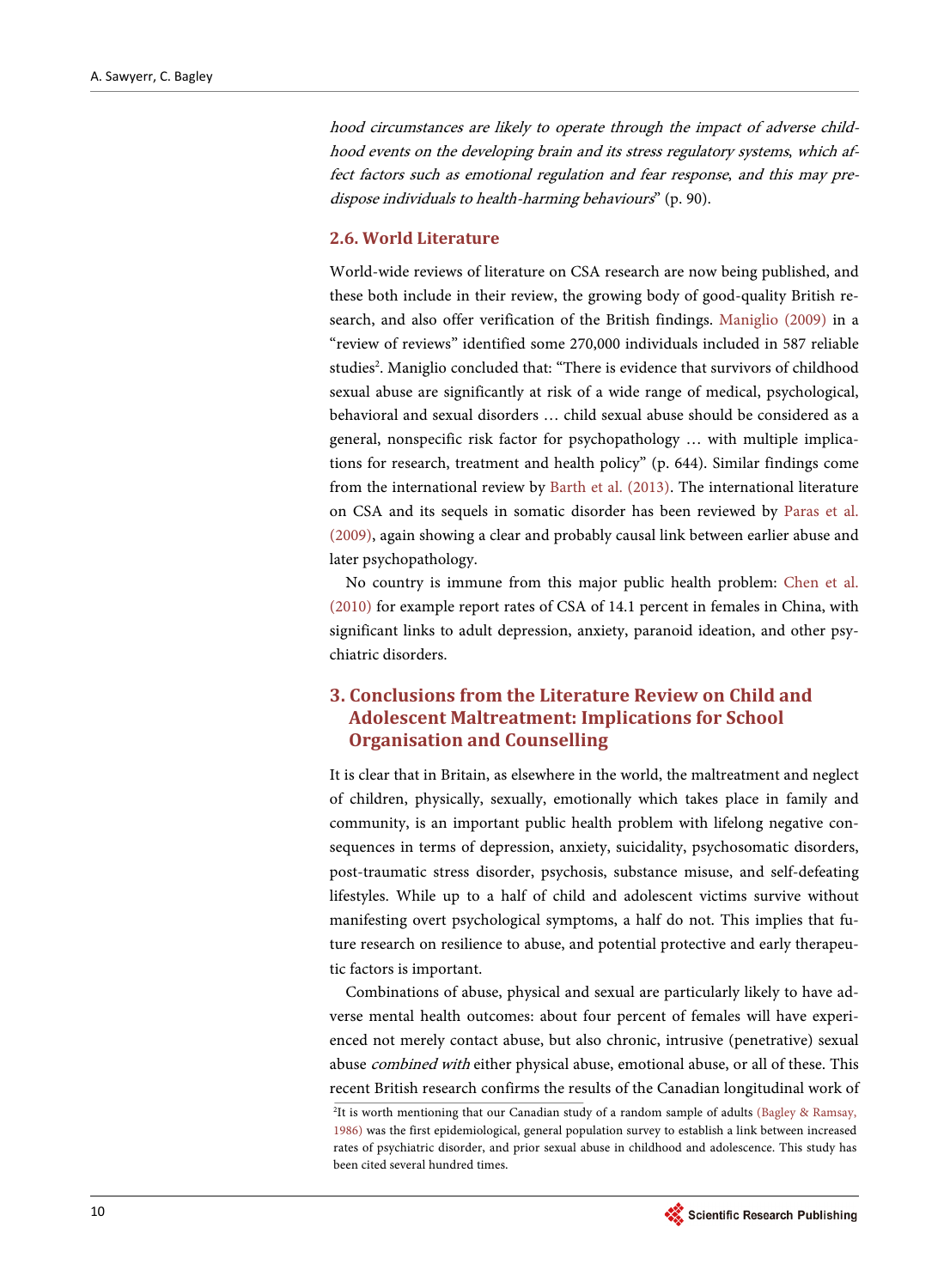Bagley & [Mallick \(2000a](#page-11-1) & 2000b). Barth et al put the matter thus in their review of world literature thus: "Nine girls and three boys out of 100 are victims of forced intercourse". Sometimes this is a single incident of rape; for a minority however, the forced intrusion of the child's body will continue for months and even years.

While the British researchers, who are mainly child and adult psychiatrists, focus on diagnosable mental health conditions, there are grounds for assuming that an individual with depression, anxiety and self-harm who falls into the clinical domain, would also have very low self-esteem. In terms of [William](#page-13-13)  [James' \(1890\)](#page-13-13) model of the body as being at the centre of self-concept and selfesteem: the violation of the child's body through physical and sexual abuse interferes profoundly with core developments of the self-concept, and the evaluative construct of self-esteem, the innate feelings of "goodness" or "badness" by which the child develops a self-schema [\(Bagley, 1995\).](#page-11-7) The abused child acquires an identity which often moves on a particular trajectory, one of watchfulness, fear, nightmare, nervousness, a pattern "burned into the brain", even causing permanent structural brain changes which last a lifetime [\(Bagley & King, 2003;](#page-11-4) [Alexander, 2011\).](#page-11-3)

Reflecting on the qualitative research reviewed by [Bagley \(1997\)](#page-11-8) we argue that at school, their peers "know" that this child is different: this child has been dominated, and in school they are once again dominated. School should be a haven, but too often it is an arena of fear in which the child is again bullied, sneered at, hit, sexually handled, lewdly suggested, forced unwillingly in her state of learned helplessness into further dominated and sexualized relationships. Her very will is raped. In the worst case, her body belongs not to her but to others, to kick around and prod as they please.

The *dramatis persona* of the victim which we have sketched may seem exaggerated and over-dramatized. But is it? For up to one in twelve female adolescents in Britain (as in other countries) it seems a frightful reality, as the evidence we have identified seems to show. School cultures can make things worse rather than better for the child victim.

The literature reviewed has important implications for the organisation of secondary schools. They should be arenas in which children who experience the onset of being bullied, emotionally, physically and sexually-have immediate access to help which can end this abuse, and offer counselling to victims. Many of the victims of school bullying will have been victims of physical, emotional and sexual abuse, and school counsellors have thus a triple task: to end the bullying by aspects of school management and organisation; to end ongoing abuse taking place *outside* of the school; and to offer long-term counselling, include expert referral for mental health counselling, which will be often needed to prevent the adolescent becoming an adult whose low self-esteem, depression and other symptoms may signal a lifetime pattern of poor mental health.

Demonstration projects which introduced additional counsellors, teachers and social workers into a secondary school's core team have shown that with active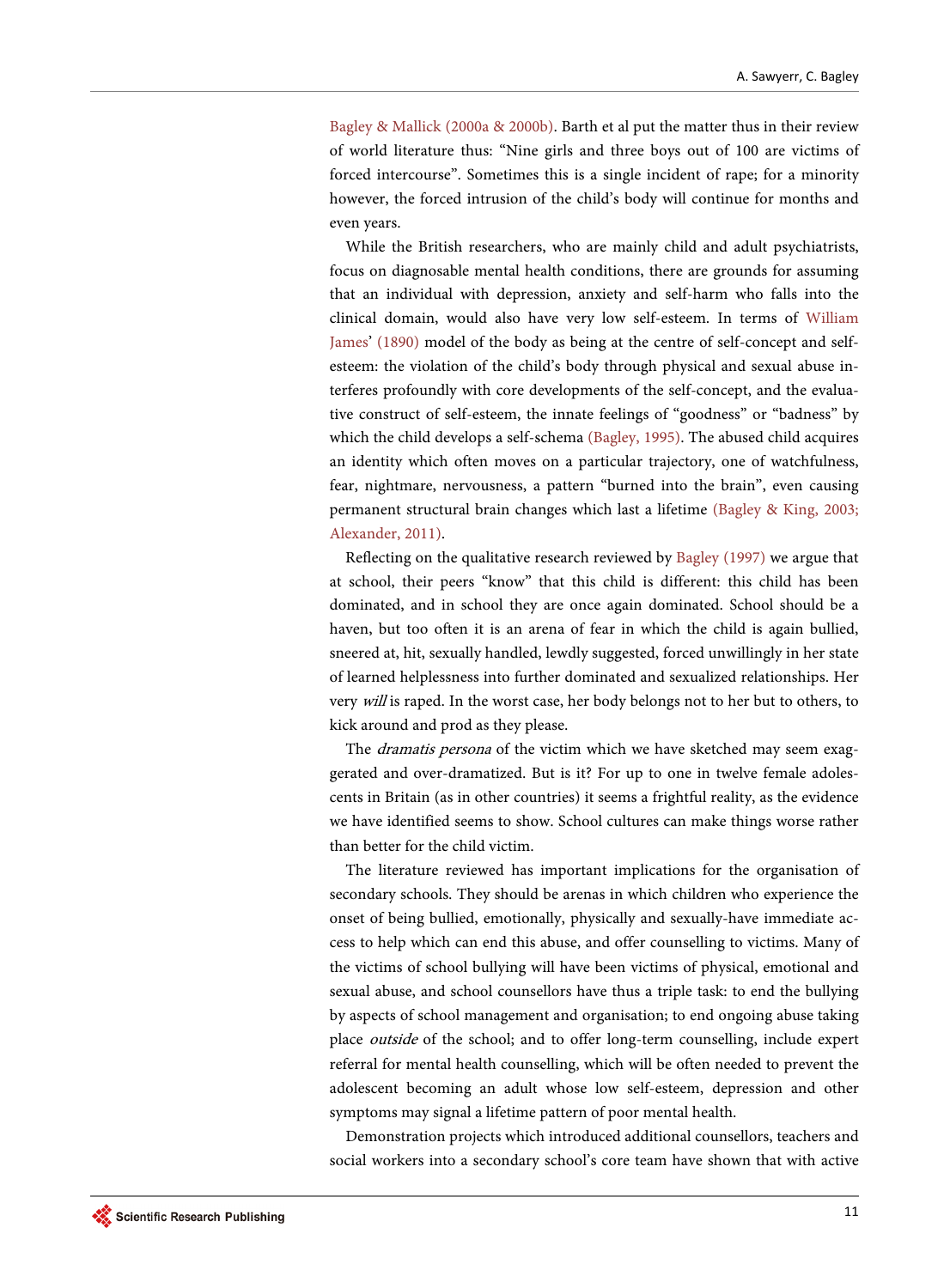planning and generous, extra resources such interventions can be both successful, and highly cost effective [\(Bagley & Pritchard, 1998a](#page-12-12) & 1998b; [Williams &](#page-14-14)  [Pritchard, 2006\).](#page-14-14) These special interventions should be focussed on secondary schools in deprived urban areas, in which sub-cultures of social disorganisation and trans-generational abuse and family dysfunction often coexist [\(Bagley,](#page-11-9)  [2008\).](#page-11-9) But we note too the review by [Euser et al. \(2015\)](#page-13-14) of 27 randomised clinical trials aimed either at preventing re-abuse in identified victims, or in preventing abuse occurring in high risk families. Such studies indicate "small but significant positive effects" in preventing various forms of child maltreatment, but only in programmes which engaged families and victims over a long period of time, and/or with contact therapy hours above the median for the programmes reviewed. Accepting this finding, we would point to the important role of schools in early identification of victims, and in preventing the bullying of child victims, which clearly adds to the long-term burden of sexual abuse. Research, prevention and therapy should be intensive, and focussed on multiple institutions and goals.

#### **References**

- <span id="page-11-3"></span>Alexander, R. (2011). Introduction to Special Section: Medical Advances in Child Sexual Abuse. Part 2. Journal of Child Sexual Abuse, 20, 607-611. <https://doi.org/10.1080/10538712.2011.623686>
- <span id="page-11-2"></span>Anda, R. F., & Six Others (2006). The Enduring Effects of Abuse and Related Adverse Experiences in Childhood: A Convergence of Evidence from Neurobiology and Epidemiology. European Archives of Psychiatry and Clinical Neuroscience, 256, 174-180. <https://doi.org/10.1007/s00406-005-0624-4>
- <span id="page-11-0"></span>Archer, M. (2014).Late Modernity: Trajectories towards Morphogenesis. New York: Springer. <https://doi.org/10.1007/978-3-319-03266-5>
- <span id="page-11-6"></span>Bagley, C. (1969). Incest Behavior and Incest Taboo. Social Problems, 16, 505-519. <https://doi.org/10.2307/799958>
- <span id="page-11-7"></span>Bagley, C. (1995). Early Sexual Experience and Sexual Victimization of Children and Adolescents. In G. Rekers (Eds.) Handbook of Child and Adolescents Sexual Problems (pp. 135-163). New York: Lexington Books.
- <span id="page-11-8"></span>Bagley, C. (1997). Children, Sex and Social Policy: Humanistic Solutions for Problems of Child Sexual Abuse. Aldershot: Ashgate.
- <span id="page-11-9"></span>Bagley, C. (2008). The Educational and Social Inclusion of Disadvantaged Students. In C. Bagley, & G. Verma (Eds.), Challenges for Inclusion: Educational and Social Studies from Britain and the Indian Sub-Continent (pp. 103-148). Rotterdam: Sense Educational Publishers.
- <span id="page-11-5"></span>Bagley, C., & D'Augelli, A. (2000). Gay, Lesbian and Bisexual Youth Have Elevated Rates of Suicidal Behaviour: An International Problem Associated with Homophobia and Homophobic Legislation. British Medical Journal, 320, 1617-1618. <https://doi.org/10.1136/bmj.320.7250.1617>
- <span id="page-11-4"></span>Bagley, C., & King, K. (2003). Child Sexual Abuse: The Search for Healing. London and New York: Routledge-Taylor and Francis.
- <span id="page-11-1"></span>Bagley, C., & Mallick, K. (2000a). Spiralling up and Spiralling Down: Implications of a Long-Term Study of Temperament and Conduct Disorder for Social Work with Children. Child and Family Social Work, 5, 291-301.

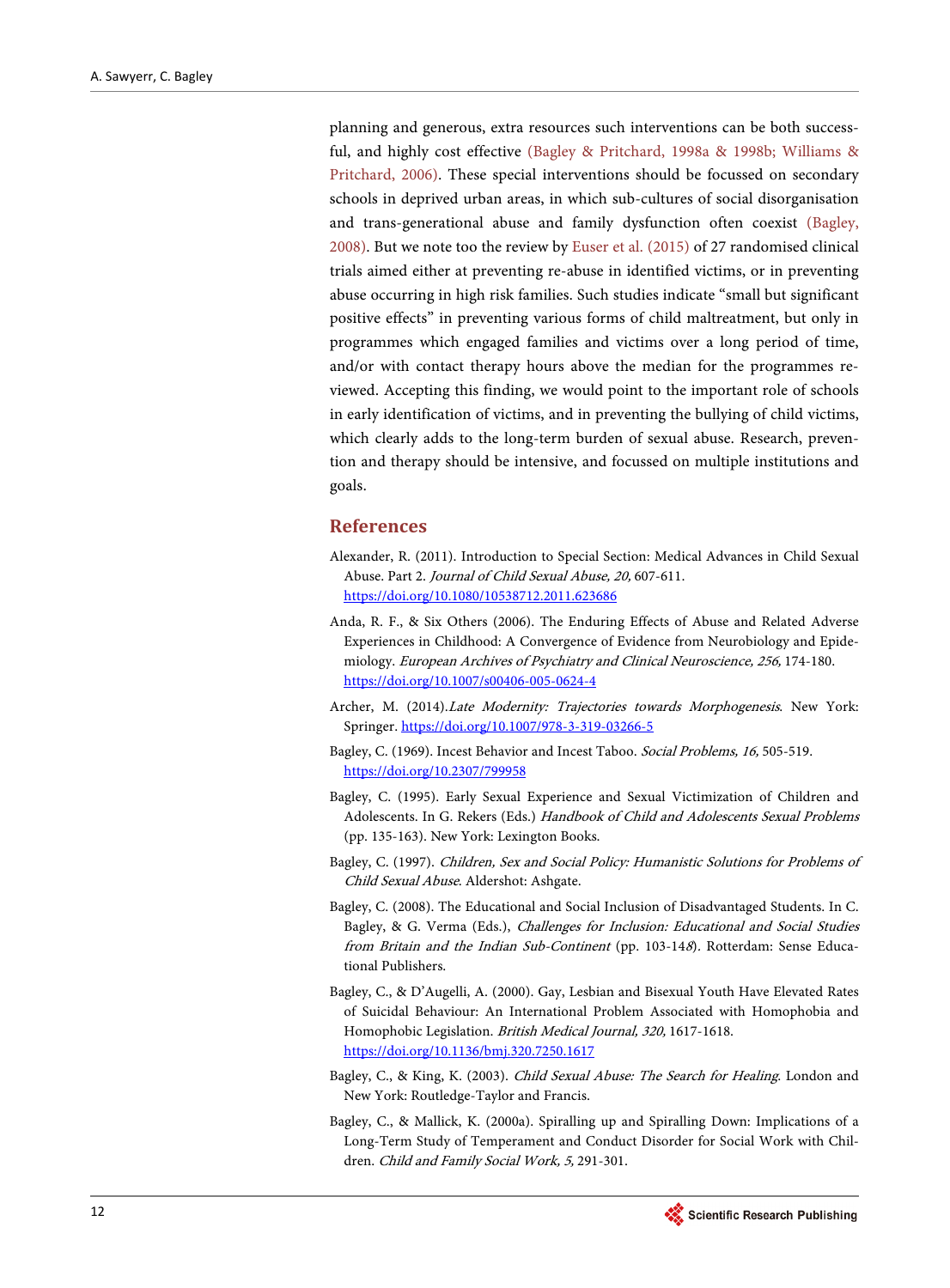<https://doi.org/10.1046/j.1365-2206.2000.00178.x>

<span id="page-12-3"></span>Bagley, C., & Mallick, K. (2000b). Prediction of Sexual, Emotional and Physical Maltreatment and Mental Health Outcomes in a Longitudinal Cohort of 290 Adolescent Women. Child Maltreatment, 5, 218-226.

<https://doi.org/10.1177/1077559500005003002>

- <span id="page-12-12"></span>Bagley, C., & Pritchard, C. (1998a). The Reduction of Problem Behaviours and School Exclusion in At-Risk Youth: An Experimental Study of School Social Work with Cost-Benefit Analyses. Child and Family Social Work, 3, 219-226. <https://doi.org/10.1046/j.1365-2206.1998.00101.x>
- Bagley, C., & Pritchard, C. (1998b). The Billion Dollar Cost of Troubled Youth: Prospects for Cost-Effective Prevention and Treatment. International Journal of Adolescent and Youth, 7, 211-225[. https://doi.org/10.1080/02673843.1998.9747825](https://doi.org/10.1080/02673843.1998.9747825)
- <span id="page-12-5"></span>Bagley, C., & Pritchard, C. (2000). Criminality and Violence in Intra- and Extra-Familial Child Sexual Abusers in a 2-Year Cohort of Convicted Perpetrators. Child Abuse Review, 9, 264-274.

[https://doi.org/10.1002/1099-0852\(200007/08\)9:4<264::AID-CAR635>3.0.CO;2-6](https://doi.org/10.1002/1099-0852(200007/08)9:4%3C264::AID-CAR635%3E3.0.CO;2-6)

- <span id="page-12-11"></span>Bagley, C., & Ramsay, R. (1986). Sexual Abuse in Childhood: Psychosocial Outcomes and Implications for Social Work Practice. Journal of Social Work and Human Sexuality, 4, 33-47. [https://doi.org/10.1300/J291v04n01\\_07](https://doi.org/10.1300/J291v04n01_07)
- <span id="page-12-1"></span>Bagley, C., & Thurston, W. (1996). *Understanding and Preventing Child Sexual Abuse* Volume I: Children—Assessment, Social Work and Clinical Issues, and Prevention Education. Volume II Male Victims, Adolescents, Adult Outcomes and Offender Treatment. Aldershot: Ashgate, Arena Social Work Publications.
- <span id="page-12-6"></span>Bagley, C., & Tremblay, P. (2000). Elevated Rates of Suicidal Behaviour in Gay, Lesbian and Bisexual Youth: Estimates of Prevalence and an Account of Causes. Crisis: Journal of Crisis Intervention and Suicide Prevention, 21, 111-117. [https://doi.org/10.1027//0227-5910.21.3.111](https://doi.org/10.1027/0227-5910.21.3.111)
- <span id="page-12-2"></span>Baker, A., & Duncan, S. (1985). Child Sexual Abuse: A Study of Prevalence in Great Britain. Child Abuse and Neglect, 9, 457-467. [https://doi.org/10.1016/0145-2134\(85\)90054-7](https://doi.org/10.1016/0145-2134(85)90054-7)
- <span id="page-12-9"></span>Barth, J., Bermetz, L., Heim, E., Trelle, S., & Tonia, T. (2013). The Current Prevalence of Child Sexual Abuse Worldwide: A Systematic Review and Meta-Analysis. International Journal of Public Health, 58, 469-483. <https://doi.org/10.1007/s00038-012-0426-1>
- <span id="page-12-4"></span>Bebbington, P. et al. (2011a). Child Sexual Abuse Reported by an English National Sample: Characteristics and Demography. Social Psychiatry and Psychiatric Epidemiology, 46, 255-262. <https://doi.org/10.1007/s00127-010-0245-8>
- Bebbington, P. et al. (2011b). Childhood Sexual Abuse and Psychosis: Data from a Cross-Sectional Psychiatric Survey in England. British Journal of Psychiatry, 199, 29-37. <https://doi.org/10.1192/bjp.bp.110.083642>
- <span id="page-12-8"></span>Bellis, M. A., Hughes, K., Leckenby, N., Perkins, C., & Lowey, M. (2014). National Household Survey of Adverse Childhood Experiences and Their Relationship with Resilience to Health-Harming Behaviour in England. *BMC Medicine*, 12, 72-100. <https://doi.org/10.1186/1741-7015-12-72>
- <span id="page-12-7"></span>Bellis, M., Lowey, H., & Leckenby, N. (2014). Adverse Childhood Experiences: Retrospective Study to Determine Their Impact on Adult Health. Journal of Public Health, 36, 81-91. <https://doi.org/10.1093/pubmed/fdt038>

<span id="page-12-0"></span>Bryman, A. (2016). Social Research Methods (5th ed.). London: Oxford University Press.

<span id="page-12-10"></span>Chen, J., Han, P, Lian, G., & Dunne, M. (2010). Prevalence of Childhood Sexual Abuse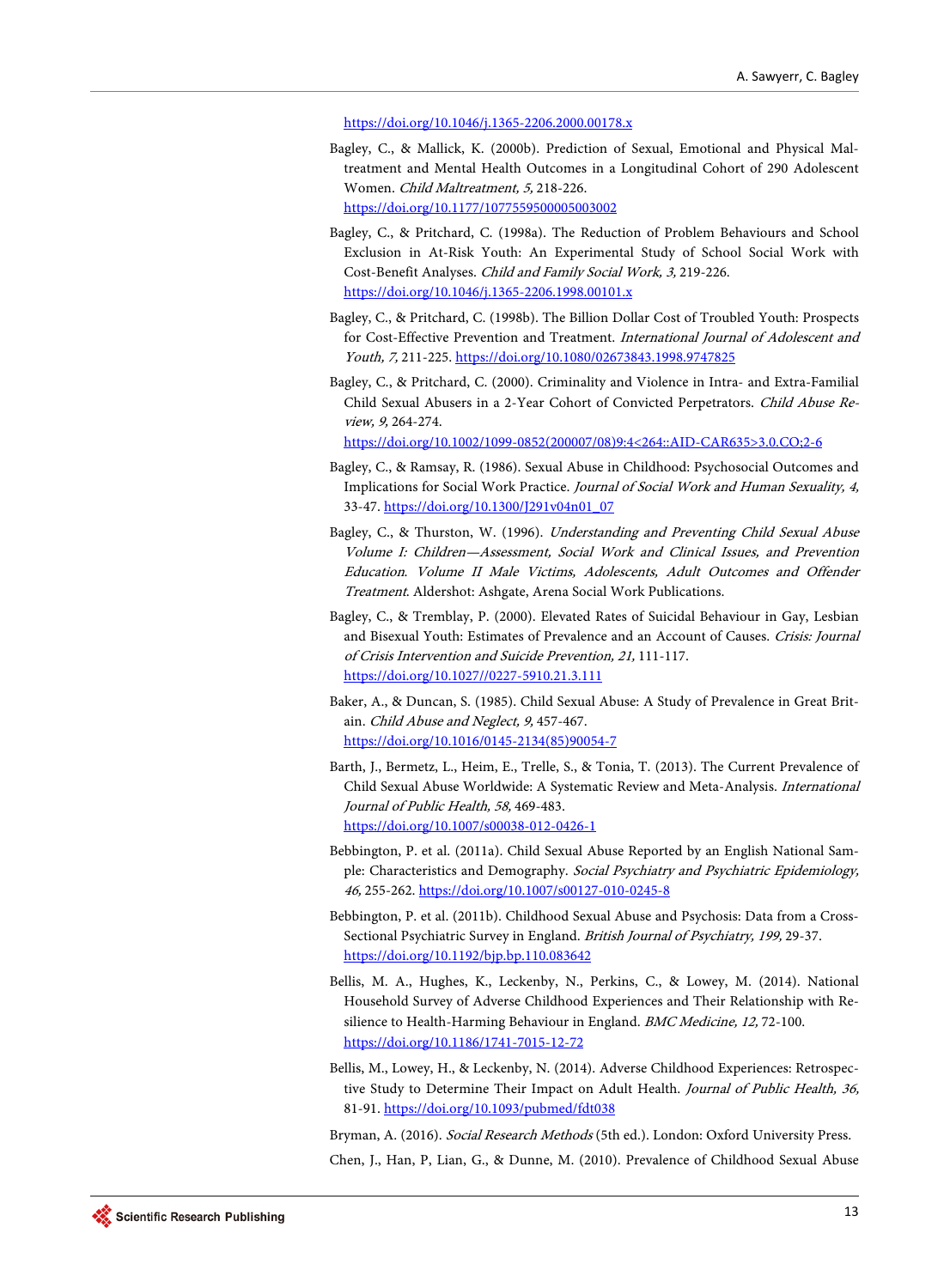among 2508 College Students in 6 Provinces of China. Chinese Journal of Epidemiology, 31, 866-869. (Article in Chinese, Accessed through PubMed English-Language Abstract)

- <span id="page-13-5"></span>Chou, K. L. (2012). Childhood Sexual Abuse and Psychiatric Disorders in Middle-Aged and Older Adults: Evidence from the 2007 Adult Psychiatric Morbidity Survey. Journal of Clinical Psychology, 73, e1365-e1371[. https://doi.org/10.4088/jcp.12m07946](https://doi.org/10.4088/jcp.12m07946)
- <span id="page-13-11"></span>Clark, C., Caldwell, T, Power, C., & Stansfield, C. (2010). Does the Influence of Childhood Adversity on Psychopathology Persist across the Life-Course? A 45-Year Prospective Epidemiological Study. Annals of Epidemiology, 20, 385-394. <https://doi.org/10.1016/j.annepidem.2010.02.008>
- <span id="page-13-2"></span>Coid, J. Petruckevitch, A., Feler, G., Chung, W. S., & Richardson, J. (2001). Relation between Childhood Sexual and Physical Abuse and Risk of Revictimisation in Women. The Lancet, 358, 450-454. [https://doi.org/10.1016/S0140-6736\(01\)05622-7](https://doi.org/10.1016/S0140-6736(01)05622-7)
- <span id="page-13-14"></span>Euser, S., Alink, L., Stoltenborgh, M., Bakermans-Kroneberg, M., & Ijzendoorn, M. (2015). A Gloomy Picture: A Meta-Analysis of Randomly Controlled Trials Reveals Disappointing Effectiveness of Programs Aiming at Preventing Child Maltreatment. BMC Public Health, 15, 1068-1075. <https://doi.org/10.1186/s12889-015-2387-9>
- <span id="page-13-0"></span>Finkelhor, D. (1979). Sexually Victimized Children. New York, NY: The Free Press.
- <span id="page-13-8"></span>Finkelhor, D., & Tucker, C. J. (2015). A Holistic Approach to Child Maltreatment. The Lancet Psychiatry, 6, 480-481. [https://doi.org/10.1016/S2215-0366\(15\)00173-X](https://doi.org/10.1016/S2215-0366(15)00173-X)
- <span id="page-13-3"></span>Finkelhor, D., Ormrod, K., & Turner, H. A. (2007). Poly-Victimization: A Neglected Component in Child Maltreatment. Child Abuse and Neglect, 31, 7-26. <https://doi.org/10.1016/j.chiabu.2006.06.008>
- <span id="page-13-6"></span>Gilbert, R., Widom, C. S., Kevin, B., David, F., Elspeth, W., & Staffan, J. (2009). Burden and Consequences of Child Maltreatment in High Income Countries. The Lancet, 373, 68-81. [https://doi.org/10.1016/S0140-6736\(08\)61706-7](https://doi.org/10.1016/S0140-6736(08)61706-7)
- <span id="page-13-1"></span>Gillham B., Tanner, G, Cheyne, B, Freeman, I, Rooney, M, & Lambie, A. (1998). Unemployment Rates, Single Parent Density and Indices of Child Poverty: Their Relationship to Different Categories of Child Abuse and Neglect. Child Abuse and Neglect, 22, 79- 90.
- <span id="page-13-4"></span>Ischebeck, A., Shocke, M., & Delazer, M. (2009). The Processing and Representation of Fractions within the Brain: An fMRI Investigation. NeuroImage, 47, S89. [https://doi.org/10.1016/s1053-8119\(09\)70693-7](https://doi.org/10.1016/s1053-8119(09)70693-7)
- <span id="page-13-9"></span>Jackson, V., Browne, K., & Joseph, S. (2016). The Prevalence of Childhood Victimization Experienced Outside of the Family: Findings from an English Prevalence Study. Child Abuse and Neglect, 51, 343-357[. https://doi.org/10.1016/j.chiabu.2015.08.006](https://doi.org/10.1016/j.chiabu.2015.08.006)
- <span id="page-13-10"></span>Jamal, F., Bonell, C., Harden, A., & Lorenc, T. (2015). The Social Ecology of Girls' Bullying Practices: Exploratory Research in Two London Schools. Sociology of Health International, 37, 731-744. <https://doi.org/10.1111/1467-9566.12231>
- <span id="page-13-13"></span>James, W. (1890). Selections from the Principles of Psychology. In H. Thayer (Ed.), Pragmatism: The Classic Writings (pp. 135-179). New York, NJ: New American Library. <https://doi.org/10.1037/11059-000>
- <span id="page-13-7"></span>Lereva, S. T., Copeland, W. E., Costello, I. J., & Wolke, D. (2015). Adult Mental Health Consequences of Peer Bullying and Maltreatment in Childhood: Two Cohorts in Two Countries. The Lancet Psychiatry, 2, 524-531. [https://doi.org/10.1016/S2215-0366\(15\)00165-0](https://doi.org/10.1016/S2215-0366(15)00165-0)
- <span id="page-13-12"></span>Maniglio, R. (2009). The Impact of Child Sexual on Health: A Systematic Review of Reviews. Clinical Psychology Review, 29, 647-657. <https://doi.org/10.1016/j.cpr.2009.08.003>

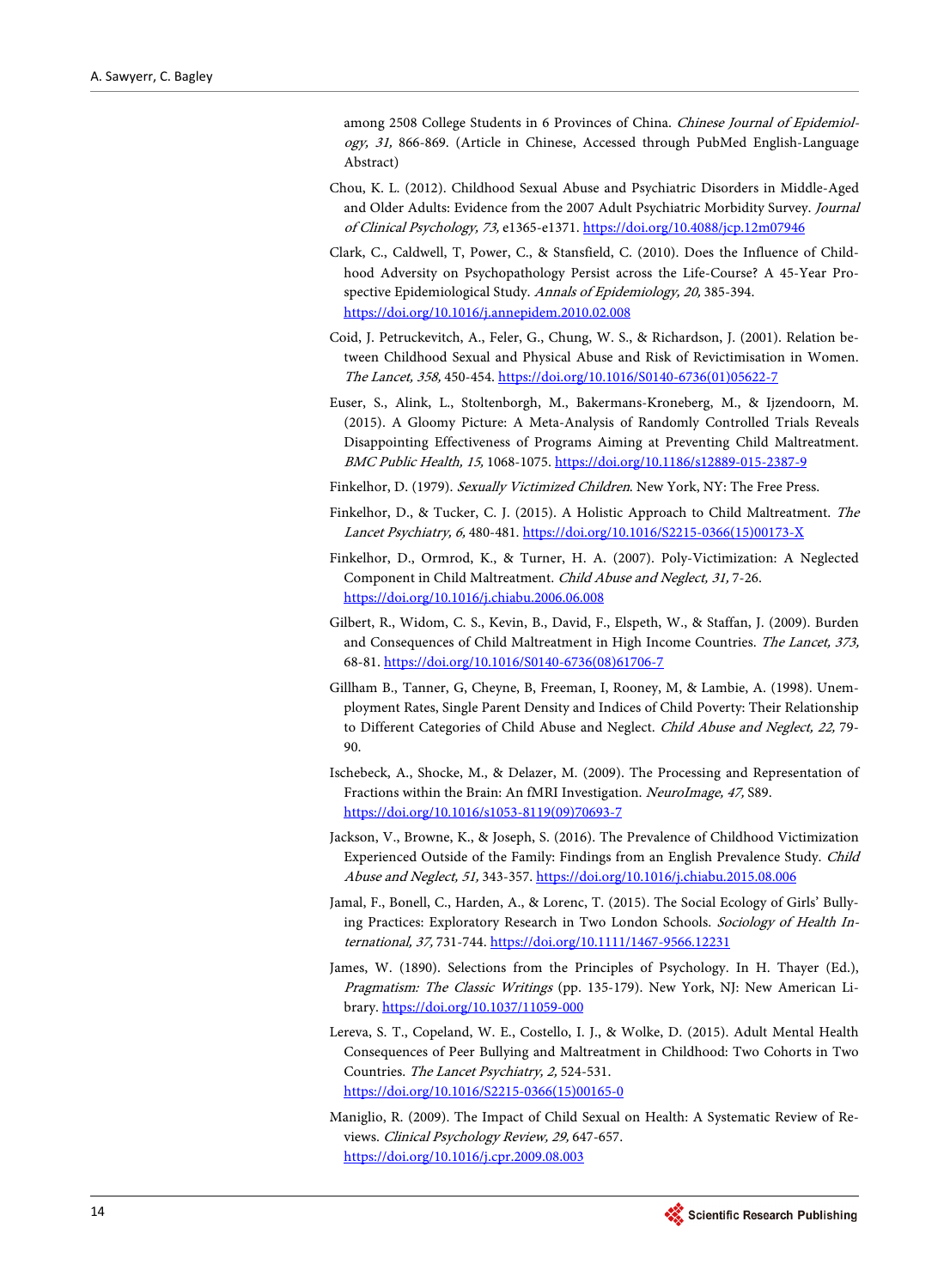- <span id="page-14-2"></span>Meltzer, H., Ford, T., Bebbington, P., & Vostanis, P. (2012) Children Who Run Away from Home: Risks for Suicidal Behaviour and Substance Misuses. Journal of Adolescent Health, 51, 415-422. <https://doi.org/10.1016/j.jadohealth.2012.04.002>
- <span id="page-14-7"></span>Morgan, C., & Gayes-Anderson, C. (2016). Childhood Adversity and Psychosis— Evidence, Challenges and Implications. World Psychiatry, 15, 95-102. <https://doi.org/10.1002/wps.20330>
- <span id="page-14-0"></span>Oaksford, K., & Frude, N. (2001). The Prevalence and Nature of Child Sexual Abuse: Evidence from a Female University Sample in the UK. Child Abuse Review, 10, 49-59. <https://doi.org/10.1002/car.663>
- <span id="page-14-15"></span>Paras, M. et al. (2009). Sexual Abuse and Lifetime Diagnosis of Somatic Disorders: A Systematic Review and Meta-Analysis. Journal of the American Medical Association, 302, 550-561. <https://doi.org/10.1001/jama.2009.1091>
- <span id="page-14-11"></span>Pickles, A., Aglan, A., Collishaw, S., Messer, J., Rutter, M., & Maughan, B. (2010). Predictors of Suicidality across the Lifespan: The Isle of Wight Study. Psychological Medicine, 40, 1453-1466. <https://doi.org/10.1017/S0033291709991905>
- <span id="page-14-10"></span>Pincus, L., & Dare, C. (1978). Secrets in the Family. London: Faber.
- Pritchard, C., & Bagley, C. (2000). Multi-Criminal and Violent Groups among Child Sex Offenders: A Heuristic Typology in a 2-Year Cohort of Men in Two English Counties. Child Abuse and Neglect, 24, 579-586. [https://doi.org/10.1016/S0145-2134\(00\)00108-3](https://doi.org/10.1016/S0145-2134(00)00108-3)
- <span id="page-14-8"></span>Pritchard, C., & Bagley, C. (2001). Suicide in Child Murderers and Child Sexual Abusers. Journal of Forensic Psychiatry, 12, 269-286. <https://doi.org/10.1080/09585180110057208>
- <span id="page-14-4"></span>Radford, L. (2013). Child Sexual Abuse: An NSPCC Research Briefing. London: National Society for the Prevention of Cruelty to Children.
- <span id="page-14-3"></span>Radford, L. et al. (2011). Child Abuse and Neglect in the United Kingdom Today. London: National Society for the Prevention of Cruelty to Children.
- <span id="page-14-5"></span>Radford, L., Corral, S., Bradley, C., & Fisher, H. L. (2013). The Prevalence and Impact of Child Maltreatment in the United Kingdom. Child Abuse and Neglect, 37, 801-813.
- Rutter, M., & Madge, N. (1976).Cycles of Disadvantage. London: Heinemann.
- <span id="page-14-13"></span><span id="page-14-9"></span>Salter, D. et al. (2003). Development of Sexually Abusive Behaviour in Sexually Victimised Males: A Longitudinal Study. The Lancet, 361, 471-476. [https://doi.org/10.1016/S0140-6736\(03\)12466-X](https://doi.org/10.1016/S0140-6736(03)12466-X)
- <span id="page-14-12"></span>Sidebotham, P., Herson, J., & ALSPAC Study Team (2006). Child Maltreatment in the "Child of the Nineties": A Cohort Study of Risk. Child Abuse and Neglect, 30, 497-522. <https://doi.org/10.1016/j.chiabu.2005.11.005>
- <span id="page-14-1"></span>Spataro, J., Mullen, P., Burgess, P., Wells, D., & Moss, A. (2004). Impact of Child Sexual Abuse on Mental Health. British Journal of Psychiatry, 184, 416-421. <https://doi.org/10.1192/bjp.184.5.416>
- <span id="page-14-6"></span>Teicher, M., Anderson, C., & Polcari, P. (2012). Childhood Maltreatment Is Associated with Reduced Volume in the Hippocampal Subfields, CA3, Dental Gyrus, and Subiculum. Proceedings of the National Academy of Sciences, 109, E563-E572. <https://doi.org/10.1073/pnas.1115396109>
- <span id="page-14-14"></span>Williams, R., & Pritchard, C. (2006). Breaking the Cycle of Educational Alienation: A Multi-Professional Approach. Maidenhead: McGraw-Hill Educational.